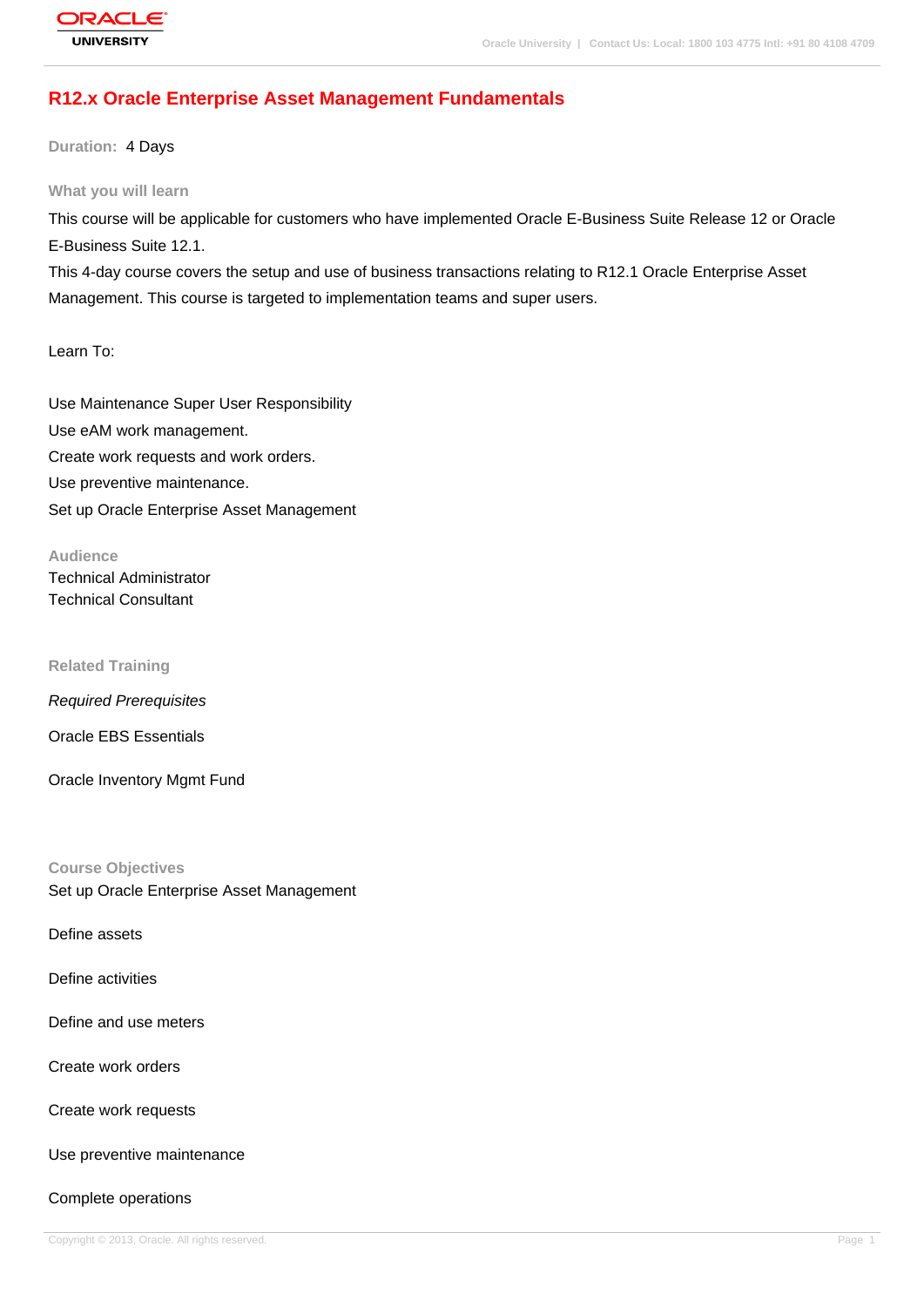Create work orders

Create construction units

Use failure analysis

Return material to inventory

**Course Topics**

#### **Oracle Enterprise Asset Management Overview**

Discuss the key functionality available in Oracle Enterprise Asset Management User Roles

# **Setting Up Oracle Enterprise Asset Management**

Setting up eAM Organizations and Parameters General Setup Tasks Defining Lookups Defining Category Codes and Sets Defining Assets Setting up Rebuildable Items Defining Activities

# **eAM Collection Plans**

Overview of eAM Quality Creating Collection Elements Creating Quality Collection Plans Entering Quality Results

# **Failure Analysis**

**Overview** Using Failure Analysis Defining Failure Sets and Failure Codes

#### **eAM Work Management**

**Overview** Defining Meters and Entering Meter Readings Entering Work Orders Defining Resource Requirements Defining Inventory Material Requirements Creating Resource Transactions

#### **eAM Preventive Maintenance**

Overview of Preventive Maintenance Setup Entering Preventive Maintenance Definitions Generating Work Orders

#### **Asset Operation Management** Overview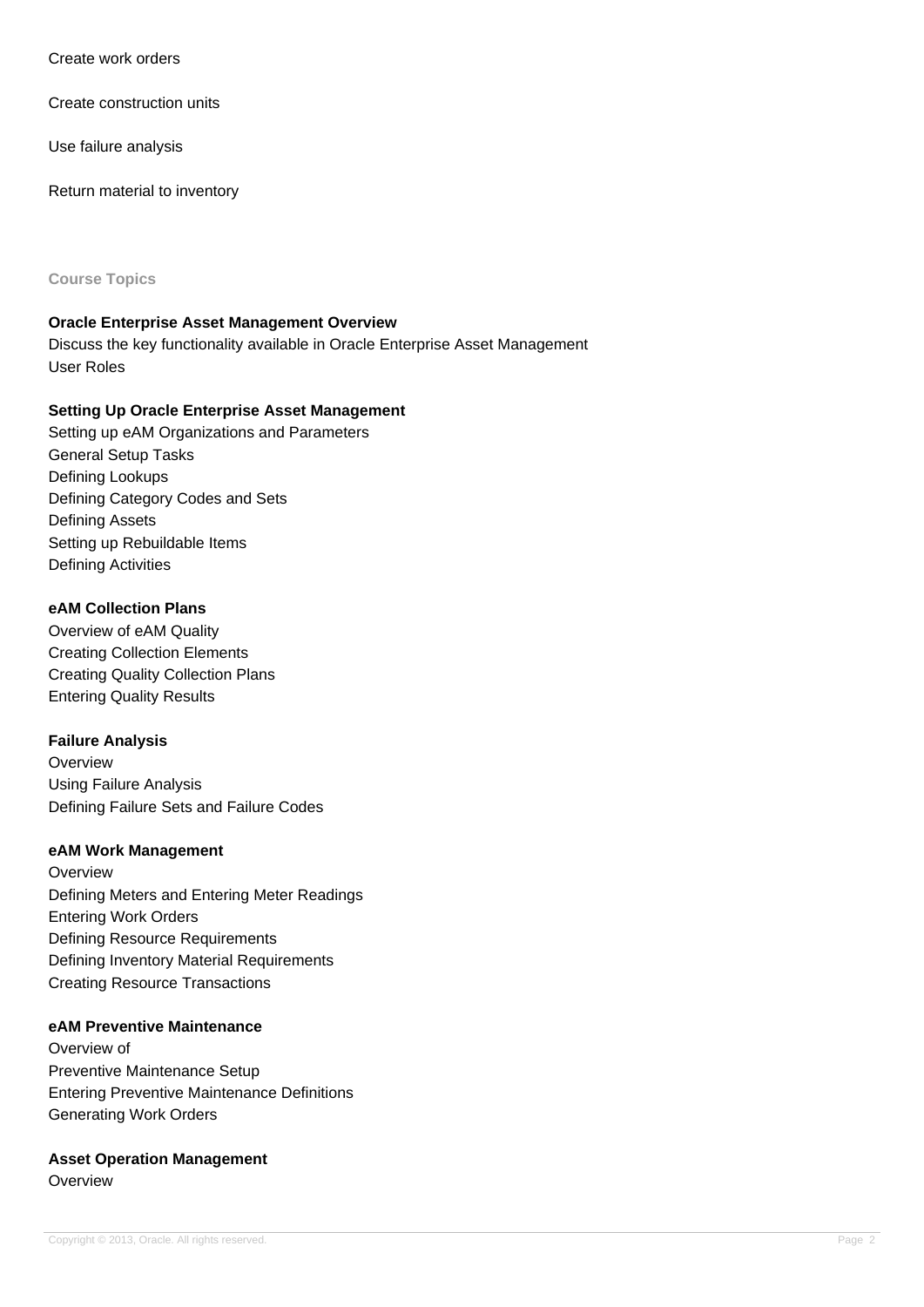Setting Up Asset Operation Management Defining and Reviewing Asset Operations

# **eAM Planning and Scheduling**

**Overview** Setting up Material Planning Parameters Creating a Master Demand Schedule Running an MRP Using the Scheduler Workbench

# **Direct Item Procurement for eAM Work Orders**

**Overview** Entering Requisitions for Direct Items Entering Non-Stock Items Creating Purchase Orders

# **eAM Cost Management**

**Overview** eAM Costing Methods and Mappings Viewing Cost Information Performing Cost Rollups Transferring Invoice Variances to Maintenance Work Orders

# **eAM Contractor Services**

**Overview** Setting up Outside Service Processing

### **eAM Property Manager**

**Overview** Setting up the Property Manager Integration

# **eAM Service**

**Overview** Setting up eAM Service Creating Maintenance Service Request Types Creating Service Requests

#### **eAM Process and Discrete Manufacturing**

**Overview Organization Setup** Associating Assets with Production Equipment Generating Production Equipment Downtime

#### **eAM Project Manufacturing**

**Overview** Defining a Project Associating a Work Order with a Project Creating Requisitions or Purchase Orders Updating the Commitments for a Project

# **Work Order Billing and Capitalization Overview**